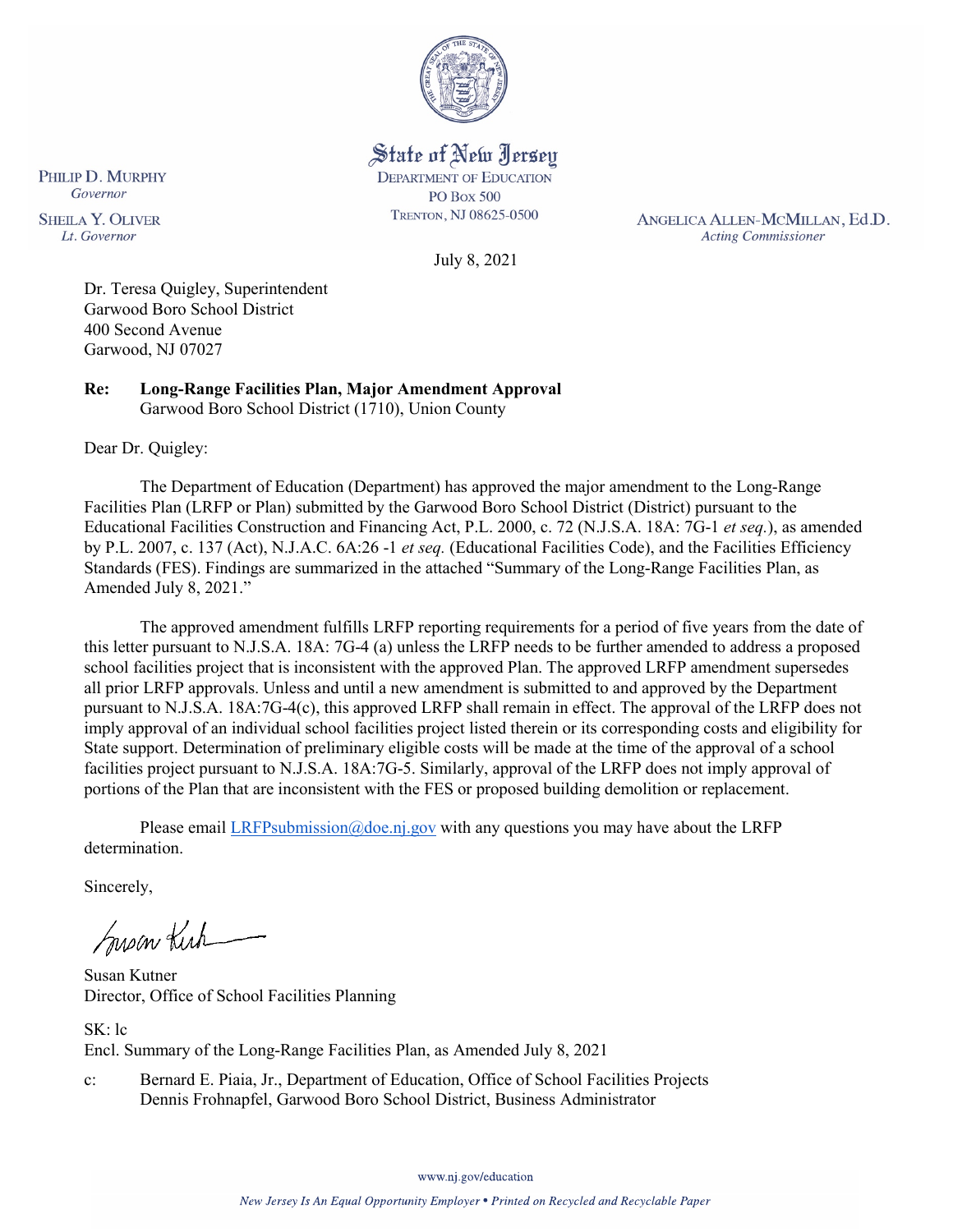# **Garwood Boro School District (1710) Summary of the Long-Range Facilities Plan, as Amended July 8, 2021**

The Department of Education (Department) has completed its review of the major amendment to the Long-Range Facilities Plan (LRFP or Plan) submitted by the Garwood Boro School District (District) pursuant to the Educational Facilities Construction and Financing Act, P.L. 2000, c. 72 (N.J.S.A. 18A: 7G-1 *et seq.*), as amended by P.L. 2007, c. 137 (Act), N.J.A.C. 6A:26-1 et seq. (Educational Facilities Code), and the Facilities Efficiency Standards (FES).

The following provides a summary of the District's approved amended LRFP. The summary is based on the standards set forth in the Act, the Educational Facilities Code, the FES, District-reported information in the Department's LRFP reporting system, and supporting documentation. The referenced reports in *italic* text are standard reports available on the Department's LRFP website.

### **1. Inventory Overview**

The District is classified as a Regular Operating District (ROD) for funding purposes. It provides services for students in grades PK-8.

The District identified existing and proposed schools, sites, buildings, rooms, and site amenities in its LRFP. Table 1 lists the number of existing and proposed district schools, sites, and buildings. Detailed information can be found in the *School Asset Inventory Report* and the *Site Asset Inventory Report.*

**As directed by the Department, school facilities projects that have received initial approval by the Department and have been approved by the voters, if applicable, are represented as "existing" in the LRFP.** Approved projects that include new construction and/or the reconfiguration/reassignment of existing program space are as follows: n/a.

| Category                                     | <b>Existing</b> | <b>Proposed</b> |
|----------------------------------------------|-----------------|-----------------|
| Number of Schools (assigned DOE school code) |                 |                 |
| Number of School Buildings <sup>1</sup>      |                 |                 |
| Number of Non-School Buildings <sup>2</sup>  |                 |                 |
| Number of Vacant Buildings                   |                 |                 |
| Number of Sites                              |                 |                 |

#### **Table 1: Number of Schools, School Buildings, and Sites**

Based on the existing facilities inventory submitted by the District:

- Schools using leased buildings (short or long-term):  $n/a$
- Schools using temporary classroom units (TCUs), excluding TCUs supporting construction:  $n/a$
- Vacant/unassigned school buildings:  $n/a$  (former Washington School building is leased to YMCA.)

 $\overline{a}$ 

<span id="page-1-1"></span><span id="page-1-0"></span>*<sup>1</sup>* Includes district-owned buildings and long-term leases serving students in district-operated programs

<sup>&</sup>lt;sup>2</sup> Includes occupied district-owned buildings not associated with a school, such as administrative buildings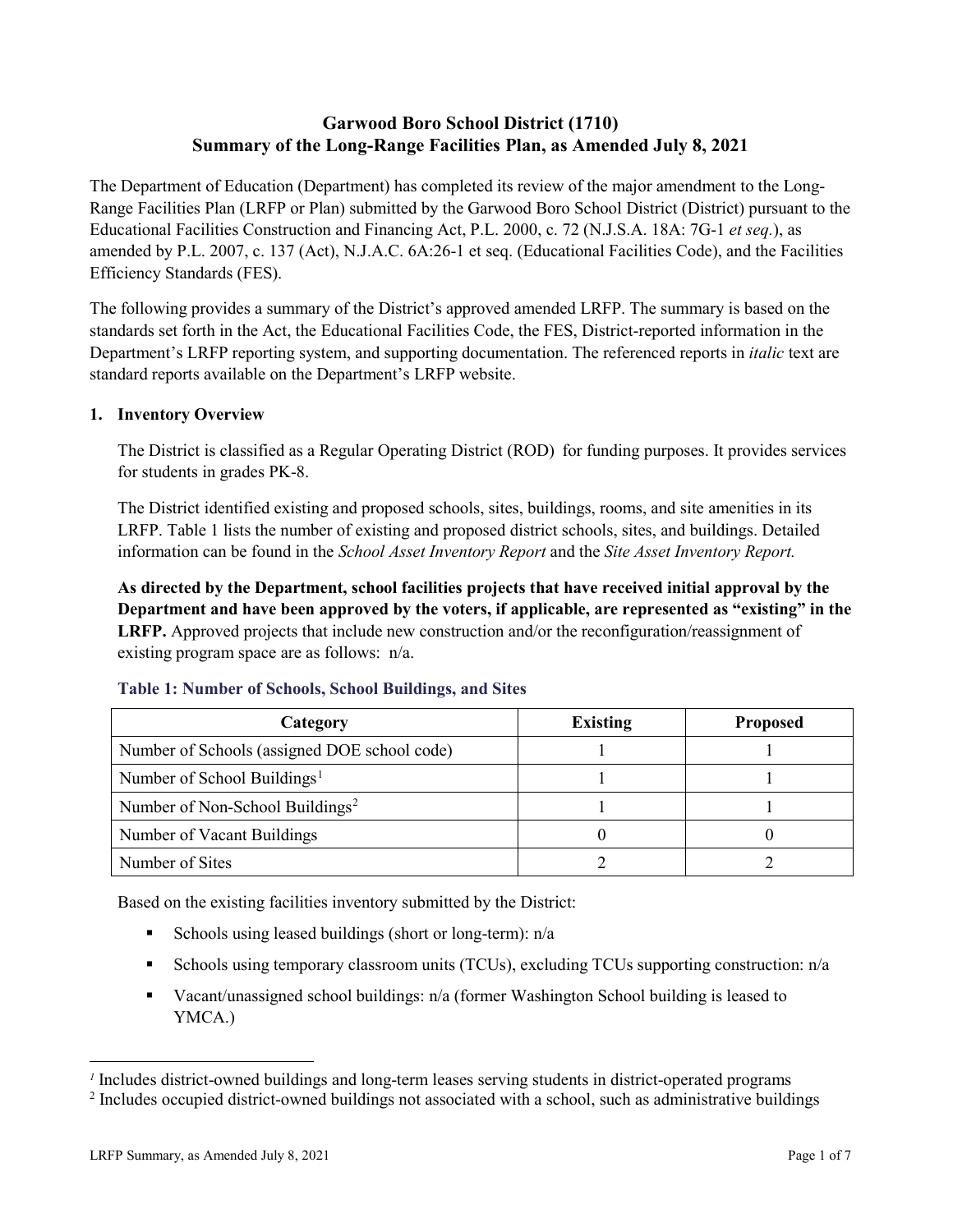Findings:

The Department has determined that the proposed inventory is adequate for approval of the District's LRFP amendment. However, the LRFP determination does not imply approval of an individual school facilities project listed within the LRFP; the District must submit individual project applications for project approval.

# **2. District Enrollments**

The District determined the number of students, or "proposed enrollments," to be accommodated for LRFP planning purposes on a district-wide basis and in each school.

The Department minimally requires the submission of a standard cohort-survival projection using historic enrollment data from the Application for School State Aid (ASSA) or NJ Smart. The cohort-survival method projection method forecasts future students based upon the survival of the existing student population as it moves from grade to grade. A survival ratio of less than 1.00 indicates a loss of students, while a survival ratio of more than 1.00 indicates the class size is increasing. For example, if a survival ratio tracking first to second grade is computed to be 1.05, the grade size is increasing by 5% from one year to the next. The cohort-survival projection methodology works well for communities with stable demographic conditions. Atypical events impacting housing or enrollments, such as an economic downturn that halts new housing construction or the opening of a charter or private school, typically makes a cohort-survival projection less reliable.

### **Proposed enrollments are based on a standard cohort-survival enrollment projection.**

Adequate supporting documentation was submitted to the Department to justify the proposed enrollments. Table 2 provides a comparison of existing and projected enrollments. All totals include special education students.

|                              | <b>Existing Enrollments</b> | <b>District Proposed Enrollments</b> |
|------------------------------|-----------------------------|--------------------------------------|
| <b>Grades</b>                | 2020-2021                   | 2025-2026                            |
| PK (excl. private providers) |                             |                                      |
| Grades K to 5                | 220                         | 225                                  |
| Grades 6 to 8                | 125                         | 108                                  |
| Grades 9 to 12               |                             |                                      |
| <b>Totals PK to 12</b>       | 347                         | 337                                  |

# **Table 2: Enrollments**

Findings:

The Department has determined the District's proposed enrollments to be acceptable for approval of the District's LRFP amendment. The Department will require a current enrollment projection at the time an application for a school facilities project is submitted incorporating the District's most recent enrollments in order to verify that the LRFP's planned capacity is appropriate for the updated enrollments.

# **3. District Practices Capacity**

Based on information provided in the room inventories, District Practices Capacity was calculated for each school building to determine whether adequate capacity is proposed for the projected enrollments based on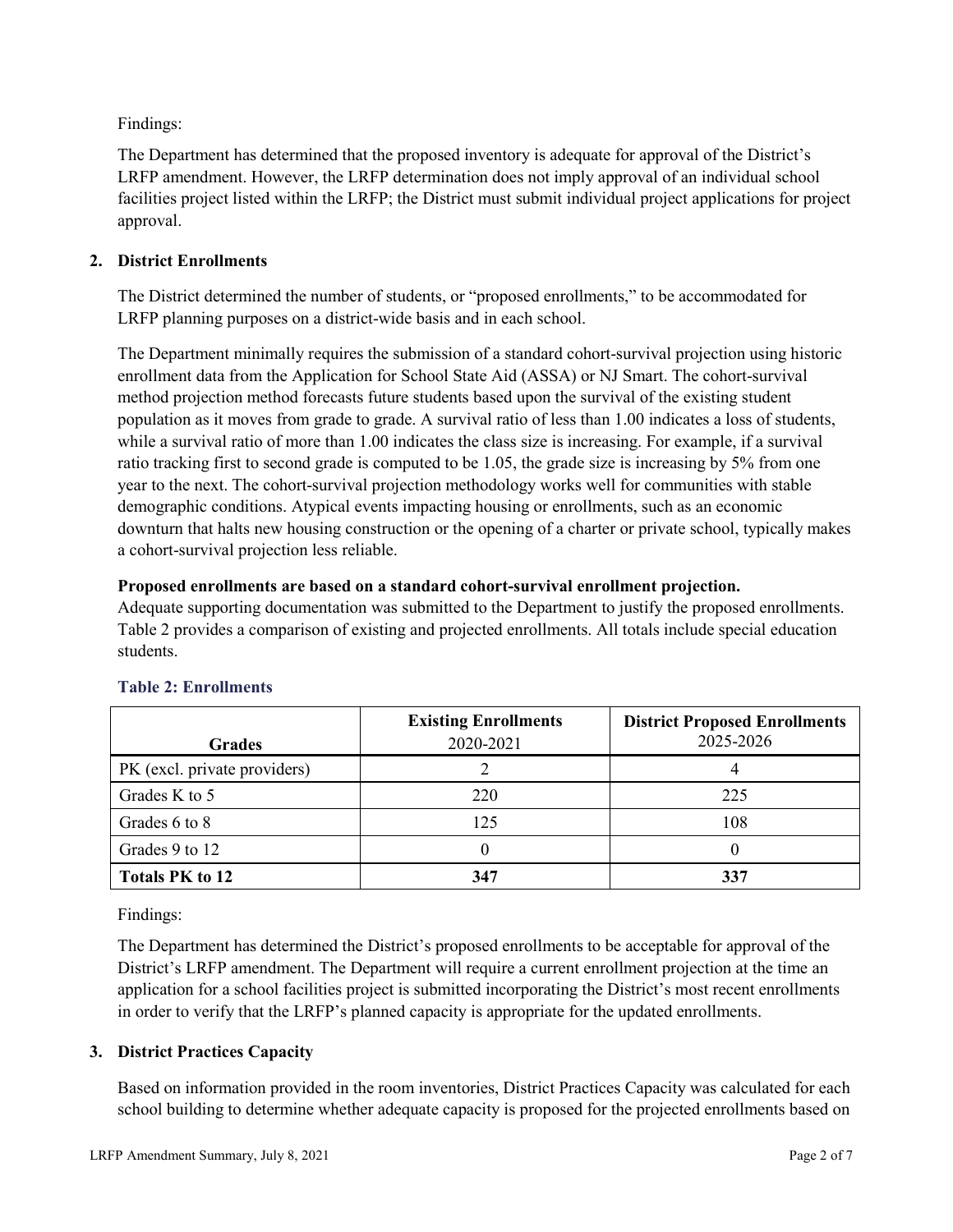district scheduling and class size practices. The capacity totals assume instructional buildings can be fully utilized regardless of school sending areas, transportation, and other operational issues. The calculations only consider district-owned buildings and long-term leases; short term leases and temporary buildings are excluded. **A capacity utilization factor of 90% for classrooms serving grades K-8 and 85% for classrooms serving grades 9-12 is applied in accordance with the FES.** No capacity utilization factor is applied to preschool classrooms.

In certain cases, districts may achieve adequate District Practices Capacity to accommodate enrollments but provide inadequate square feet per student in accordance with the FES, resulting in educational adequacy issues and "Unhoused Students." Unhoused students are considered in the "Functional Capacity" calculations used to determine potential State support for school facilities projects and are analyzed in Section 4.

Table 3 provides a summary of proposed enrollments and existing and proposed District-wide capacities. Detailed information can be found in the LRFP website reports titled *FES and District Practices Capacity Report, Existing Rooms Inventory Report, and Proposed Rooms Inventory Report.*

| <b>Grades</b>              | <b>Proposed</b><br><b>Enrollments</b> | <b>Existing</b><br><b>District</b><br><b>Practices</b><br>Capacity | <b>Existing</b><br>Deviation* | <b>Proposed</b><br><b>District</b><br><b>Practices</b><br>Capacity | <b>Proposed</b><br>Deviation* |
|----------------------------|---------------------------------------|--------------------------------------------------------------------|-------------------------------|--------------------------------------------------------------------|-------------------------------|
| Elementary ( $PK$ to 5)    | 229                                   | 235.95                                                             | 6.95                          | 235.95                                                             | 6.95                          |
| Middle $(6 \text{ to } 8)$ | 108                                   | 113.25                                                             | 5.25                          | 113.25                                                             | 5.25                          |
| High $(9 \text{ to } 12)$  | 0                                     | 0.00                                                               | 0.00                          | 0.00                                                               | 0.00                          |
| <b>District Totals</b>     | 337                                   | 349.20                                                             | 12.20                         | 349.20                                                             | 12.20                         |

# **Table 3: District Practices Capacity Analysis**

*\* Positive numbers signify surplus capacity; negative numbers signify inadequate capacity. Negative values for District Practices capacity are acceptable for approval if proposed enrollments do not exceed 100% capacity utilization.*

Considerations:

- Based on the proposed enrollments and existing room inventories, the District is projected to have inadequate capacity for the following grade groups, assuming all school buildings can be fully utilized: n/a
- Adequate justification has been provided by the District if the proposed capacity for a school significantly deviates from the proposed enrollments. Generally, surplus capacity is acceptable for LRFP approval if additional capacity is not proposed through new construction.

# Findings:

The Department has determined that proposed District capacity, in accordance with the proposed enrollments, is adequate for approval of the District's LRFP amendment. The Department will require a current enrollment projection at the time an application for a school facilities project is submitted, incorporating the District's most recent Fall Enrollment Report, in order to verify that the LRFP's planned capacity meets the District's updated enrollments.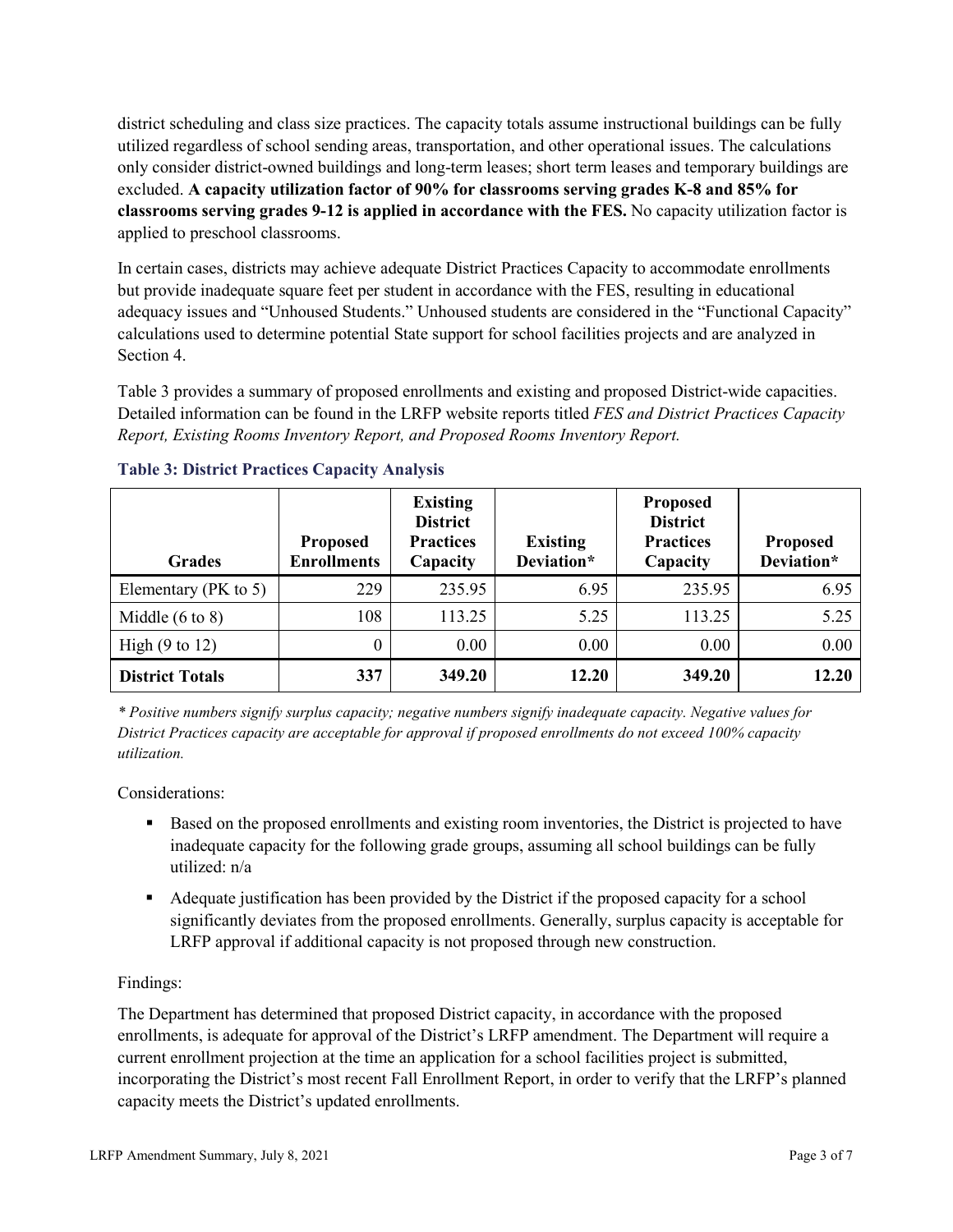### **4. New Construction Funding Eligibility**

*Functional Capacity* was calculated and compared to the proposed enrollments to provide a **preliminary estimate** of Unhoused Students and new construction funding eligibility. **A final determination will be made at the time of project application approval.**

*Functional Capacity* is the adjusted gross square footage of a school building *(total gross square feet minus excluded space)* divided by the minimum area allowance per full-time equivalent student for the grade level contained therein. *Unhoused Students* is the number of students projected to be enrolled in the District that exceeds the Functional Capacity of the District's schools pursuant to N.J.A.C. 6A:26-2.2(c). *Excluded Square Feet* includes (1) square footage exceeding the FES for any pre-kindergarten, kindergarten, general education, or self-contained special education classroom; (2) grossing factor square footage *(corridors, stairs, mechanical rooms, etc.)* that exceeds the FES allowance, and (3) square feet proposed to be demolished or discontinued from use. Excluded square feet may be revised during the review process for individual school facilities projects.

Table 4 provides a preliminary assessment of the Functional Capacity, Unhoused Students, and Estimated Maximum Approved Area for Unhoused Students for each FES grade group. The calculations exclude temporary facilities and short-term leased buildings. School buildings proposed for whole or partial demolition or reassignment to a non-school use are excluded from the calculations pending project application review. If a building is proposed to be reassigned to a different school, the square footage is applied to the proposed grades after reassignment. Buildings that are not assigned to a school are excluded from the calculations. In addition, only preschool students eligible for state funding (former ECPA students) are included. Detailed information concerning the calculations can be found in the *Functional Capacity and Unhoused Students Report* and the *Excluded Square Footage Report.*

| Category                                     | PK/K to 5 | 6 to 8   | 9 to 12  | <b>Total</b> |
|----------------------------------------------|-----------|----------|----------|--------------|
| Eligible PK /K-12 Proposed Enrollments       | 229       | 108      | 0        |              |
| FES Area Allowance (SF/student)              | 125.00    | 134.00   | 151.00   |              |
| <b>Prior to Completion of Proposed Work:</b> |           |          |          |              |
| <b>Existing Gross Square Feet</b>            | 39,482    | 18,951   | $\theta$ | 58,433       |
| <b>Adjusted Gross Square Feet</b>            | 37,801    | 18,144   | $\theta$ | 55,945       |
| <b>Adjusted Functional Capacity</b>          | 295.51    | 141.84   | 0.00     |              |
| <b>Unhoused Students</b>                     | 0.00      | 0.00     | 0.00     |              |
| Est. Max. Area for Unhoused Students         | 0.00      | 0.00     | 0.00     |              |
| <b>After Completion of Proposed Work:</b>    |           |          |          |              |
| Gross Square Feet                            | 39,482    | 18,951   | 0        | 58,433       |
| New Gross Square Feet                        | $\theta$  | $\theta$ | 0        | 55,945       |
| <b>Adjusted Gross Square Feet</b>            | 37,801    | 18,144   | $\Omega$ |              |
| <b>Functional Capacity</b>                   | 295.51    | 141.84   | 0.00     |              |
| Unhoused Students after Construction         | 0.00      | 0.00     | 0.00     |              |
| Est. Max. Area Remaining                     | 0.00      | 0.00     | 0.00     |              |

#### **Table 4: Estimated Maximum Approved Area for Unhoused Students**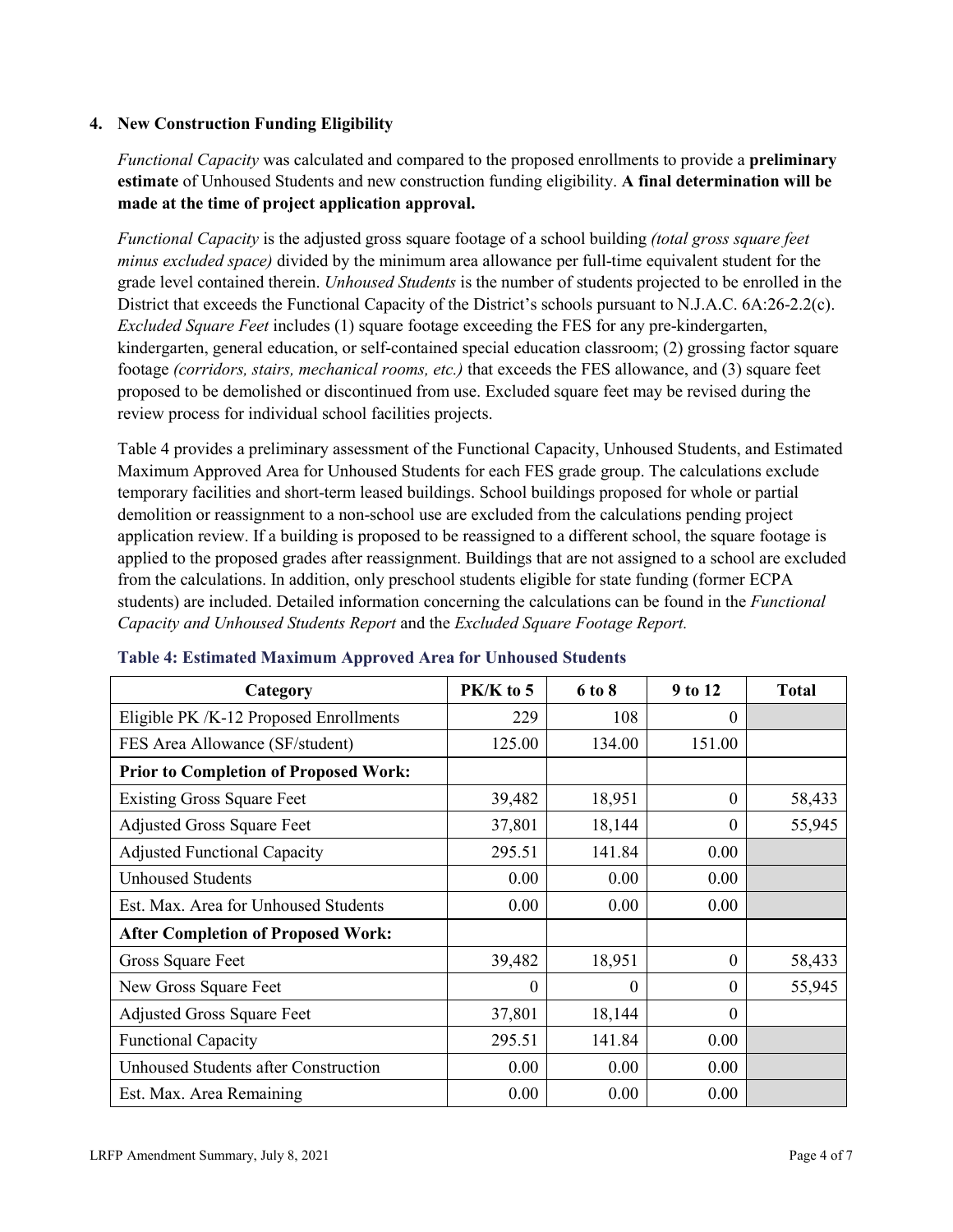Facilities used for non-instructional or non-educational purposes are ineligible for State support under the Act. However, projects for such facilities shall be reviewed by the Department to determine whether they are consistent with the District's LRFP and whether the facility, if it is to house students (full or part time) conforms to educational adequacy requirements. These projects shall conform to all applicable statutes and regulations.

Estimated costs represented in the LRFP by the District are for capital planning purposes only. The estimates are not intended to represent preliminary eligible costs or final eligible costs of approved school facilities projects.

Considerations:

- The District does not have approved projects pending completion, as noted in Section 1, that impact the Functional Capacity calculations.
- **The Functional Capacity calculations** *exclude* square feet proposed for demolition or discontinuation for the following FES grade groups and school buildings pending a feasibility study and project review: n/a.
- Based on the preliminary assessment, the District has Unhoused Students prior to the completion of proposed work for the following FES grade groups: n/a.
- New construction is proposed for the following FES grade groups: n/a.
- Proposed new construction exceeds the estimated maximum area allowance for Unhoused Students prior to the completion of the proposed work for the following grade groups: n/a.
- The District, based on the preliminary LRFP assessment, will not have Unhoused Students after completion of the proposed LRFP work. If the District is projected to have Unhoused Students, adequate justification has been provided to confirm educational adequacy in accordance with Section 6 of this determination.

# Findings:

Functional Capacity and Unhoused Students calculated in the LRFP are preliminary estimates. Preliminary Eligible Costs (PEC) and Final Eligible Costs (FEC) will be included in the review process for specific school facilities projects. A feasibility study undertaken by the District is required if building demolition or replacement is proposed per N.J.A.C. 6A:26-2.3(b)(10).

# **5. Proposed Work**

The District assessed program space, capacity, and physical plant deficiencies to determine corrective actions. Capital maintenance, or *"system actions,"* address physical plant deficiencies due to operational, building code, and /or life cycle issues. Inventory changes, or *"inventory actions,*" add, alter, or eliminate sites, site amenities, buildings, and/or rooms.

The Act (N.J.S.A. 18A:7G-7b) provides that all school facilities shall be deemed suitable for rehabilitation unless a pre-construction evaluation undertaken by the District demonstrates to the satisfaction of the Commissioner that the structure might pose a risk to the safety of the occupants even after rehabilitation or that rehabilitation is not cost-effective. Pursuant to N.J.A.C. 6A:26-2.3(b)(10), the Commissioner may identify school facilities for which new construction is proposed in lieu of rehabilitation for which it appears from the information presented that new construction is justified, provided, however, that for such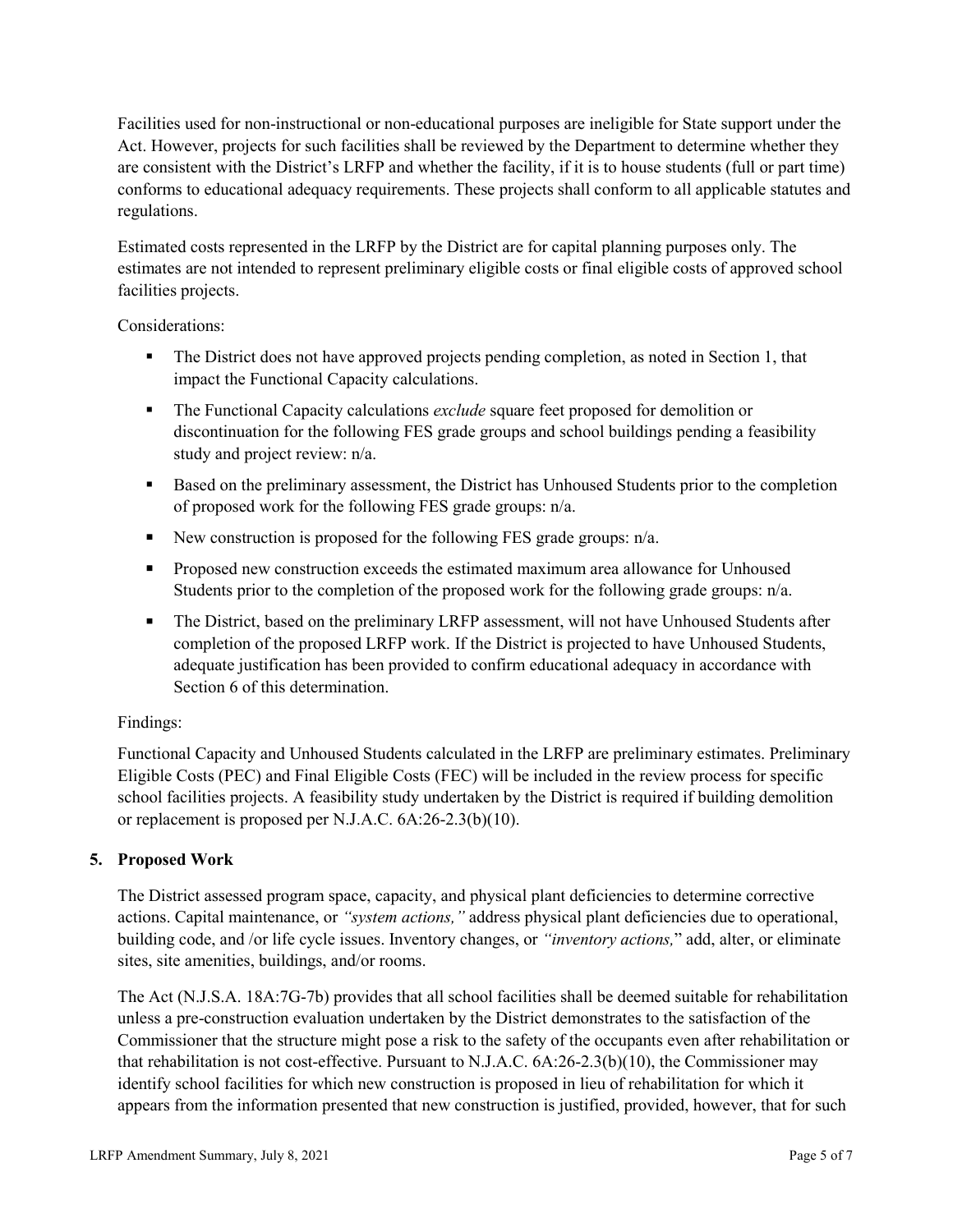school facilities so identified, the District must submit a feasibility study as part of the application for the specific school facilities project. The cost of each proposed building replacement is compared to the cost of additions or rehabilitation required to eliminate health and safety deficiencies and to achieve the District's programmatic model.

Table 5 lists the scope of work proposed for each school based on the building(s) serving their student population. Proposed inventory changes are described in the LRFP website reports titled *"School Asset Inventory Report and "Proposed Room Inventory Report."* Information concerning proposed systems work, or capital maintenance can be found in the "LRFP Systems Action Summary Report."

With the completion of the proposed work, the following schools are proposed to be eliminated: n/a; the following schools are proposed to be added: n/a.

| <b>Proposed Scope of Work</b>                                                                  | <b>Applicable Schools</b> |
|------------------------------------------------------------------------------------------------|---------------------------|
| <b>Renovation only</b> (no new construction)                                                   |                           |
| System actions only (no inventory actions)                                                     | Lincoln $(050)$           |
| Existing inventory actions only (no systems actions)                                           | n/a                       |
| Systems and inventory changes                                                                  | n/a                       |
| <b>New construction</b>                                                                        |                           |
| Building addition only (no systems actions)                                                    | n/a                       |
| Renovation and building addition (system, existing<br>inventory, and new construction actions) | n/a                       |
| New building on existing site                                                                  | n/a                       |
| New building on new or expanded site                                                           | n/a                       |
| Site and building disposal (in addition to above scopes)                                       |                           |
| Partial building demolition                                                                    | n/a                       |
| Whole building demolition                                                                      | n/a                       |
| Site and building disposal or discontinuation of use                                           | n/a                       |

#### **Table 5: School Building Scope of Work**

Findings:

The Department has determined that the proposed work is adequate for approval of the District's LRFP amendment. However, Department approval of proposed work in the LRFP does not imply the District may proceed with a school facilities project. The District must submit individual project applications with cost estimates for Department project approval. Both school facilities project approval and other capital project review require consistency with the District's approved LRFP.

# **6. Proposed Room Inventories and the Facilities Efficiency Standards**

The District's proposed school buildings were evaluated to assess general educational adequacy in terms of compliance with the FES area allowance pursuant to N.J.A.C. 6A:26-2.2 and 2.3.

District schools proposed to provide less square feet per student than the FES after the completion of proposed work as indicated in Table 5 are as follows: n/a